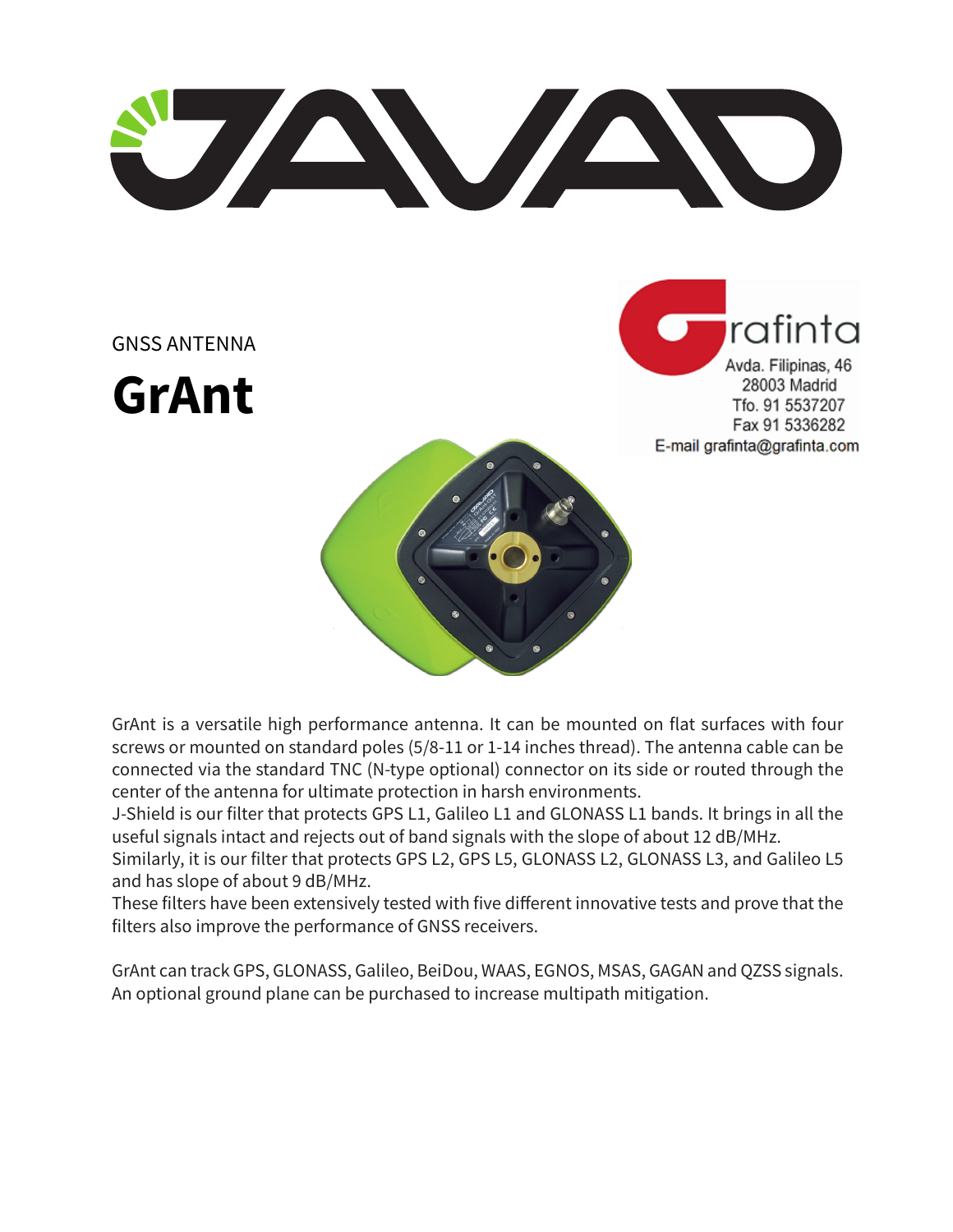## **GrAnt**

|                            | G <sub>3</sub>                                                                                                                                                                                     | G <sub>3</sub> T                                                                                                                          | G5T                                                                                                                                                 |  |  |  |
|----------------------------|----------------------------------------------------------------------------------------------------------------------------------------------------------------------------------------------------|-------------------------------------------------------------------------------------------------------------------------------------------|-----------------------------------------------------------------------------------------------------------------------------------------------------|--|--|--|
| <b>SIGNAL</b>              |                                                                                                                                                                                                    |                                                                                                                                           |                                                                                                                                                     |  |  |  |
| Capability                 | GPS L1,<br>GLONASS L1,<br>GALILEO E1/E2,<br>BEIDOU B1,<br>WAAS L1, EGNOS, MSAS,<br>GAGAN, QZSS L1                                                                                                  | GPS L1/L2/L2C/L5,<br>GLONASS L1/L2/L3,<br>GALILEO E1/E2/E5ab,<br>BEIDOU B1/B2,<br>WAAS L1/L5, EGNOS,<br>MSAS, GAGAN,<br>QZSS L1/L2/L2C/L5 | GPS L1/L2/L2C/L5,<br>GLONASS L1/L2/L3,<br>GALILEO E1/E2/E5ab/E6,<br>BEIDOU B1/B2/B3,<br>WAAS L1/L5, EGNOS,<br>MSAS, GAGAN,<br>QZSS L1/L2/L2C/L5/LEX |  |  |  |
| Frequency. MHz             | 1551~1614                                                                                                                                                                                          | 1551~1614<br>1164~1254                                                                                                                    | 1551~1614<br>1164~1300                                                                                                                              |  |  |  |
| <b>ELECTRICAL</b>          |                                                                                                                                                                                                    |                                                                                                                                           |                                                                                                                                                     |  |  |  |
| Antenna Gain, dB (typ.)    | 5.0                                                                                                                                                                                                | 5.0 (1551~1614 MHz)<br>4.0 (1164~1254 MHz)                                                                                                | 5.0 (1551~1614 MHz)<br>4.0 (1164~1300 MHz)                                                                                                          |  |  |  |
| Axial Ratio, dB (max.)     | 3.0                                                                                                                                                                                                |                                                                                                                                           |                                                                                                                                                     |  |  |  |
| Output Impedance, Ohm      | 50                                                                                                                                                                                                 |                                                                                                                                           |                                                                                                                                                     |  |  |  |
| LNA gain, dB               | 32±2, 40±2 (optional)                                                                                                                                                                              |                                                                                                                                           |                                                                                                                                                     |  |  |  |
| Noise Figure, dB (typ.)    | 1.7                                                                                                                                                                                                |                                                                                                                                           |                                                                                                                                                     |  |  |  |
| DC voltage, VDC            | $3.0 - 15.0$                                                                                                                                                                                       |                                                                                                                                           |                                                                                                                                                     |  |  |  |
| Current, mA (typ.) @ 5 V   | 25<br>32 (40 dB LNA gain)                                                                                                                                                                          | 45<br>52 (40 dB LNA gain)                                                                                                                 | 45.<br>52 (40 dB LNA gain)                                                                                                                          |  |  |  |
| Power consumption, W (max) | 0.38<br>0.48 (40 dB LNA gain)                                                                                                                                                                      | 0.68<br>0.78 (40 dB LNA gain)                                                                                                             | 0.68<br>0.78 (40 dB LNA gain)                                                                                                                       |  |  |  |
| <b>ENVIRONMENTAL</b>       |                                                                                                                                                                                                    |                                                                                                                                           |                                                                                                                                                     |  |  |  |
| Operating Temperature, °C  | $-45 - +85$                                                                                                                                                                                        |                                                                                                                                           |                                                                                                                                                     |  |  |  |
| Storage Temperature, °C    | $-50 - +85$                                                                                                                                                                                        |                                                                                                                                           |                                                                                                                                                     |  |  |  |
| Humidity                   | Waterproof, 100% non-condensing, IP68                                                                                                                                                              |                                                                                                                                           |                                                                                                                                                     |  |  |  |
| <b>MECHANICAL</b>          |                                                                                                                                                                                                    |                                                                                                                                           |                                                                                                                                                     |  |  |  |
| Antenna type               | Microstrip                                                                                                                                                                                         |                                                                                                                                           |                                                                                                                                                     |  |  |  |
| Connector                  | TNC; N-type (optional).<br>The tightening torque for the coaxial connector nuts that secure the RF cable to the TNC type of RF<br>connector must be 4.1 - 6.1 in-lbs (0.46 - 0.69 NM)              |                                                                                                                                           |                                                                                                                                                     |  |  |  |
| Weight, g                  | 450                                                                                                                                                                                                | 515                                                                                                                                       |                                                                                                                                                     |  |  |  |
| Dimensions, mm             | 140 x 140 x 62                                                                                                                                                                                     |                                                                                                                                           |                                                                                                                                                     |  |  |  |
| Enclosure                  | Radome: ABS, Base: Aluminum. Dust Protection IP6X, Water-Continues Immersion Protection IP X8<br>IEC 60529 Edition2.2:2013 / COR1:2019 Degrees of protection provided by enclosure (IP Code) IP 68 |                                                                                                                                           |                                                                                                                                                     |  |  |  |
| Vibration                  | MIL-STD-810H Method 514.8 Procedure I, Category 4                                                                                                                                                  |                                                                                                                                           |                                                                                                                                                     |  |  |  |
| Shock                      | MIL-STD-810H Method 516.8 Functional Procedure I                                                                                                                                                   |                                                                                                                                           |                                                                                                                                                     |  |  |  |
| Color                      | Green                                                                                                                                                                                              |                                                                                                                                           |                                                                                                                                                     |  |  |  |
| Mounting                   | 5/8-11 or 1-14 inches mount, or 4 holes M5                                                                                                                                                         |                                                                                                                                           |                                                                                                                                                     |  |  |  |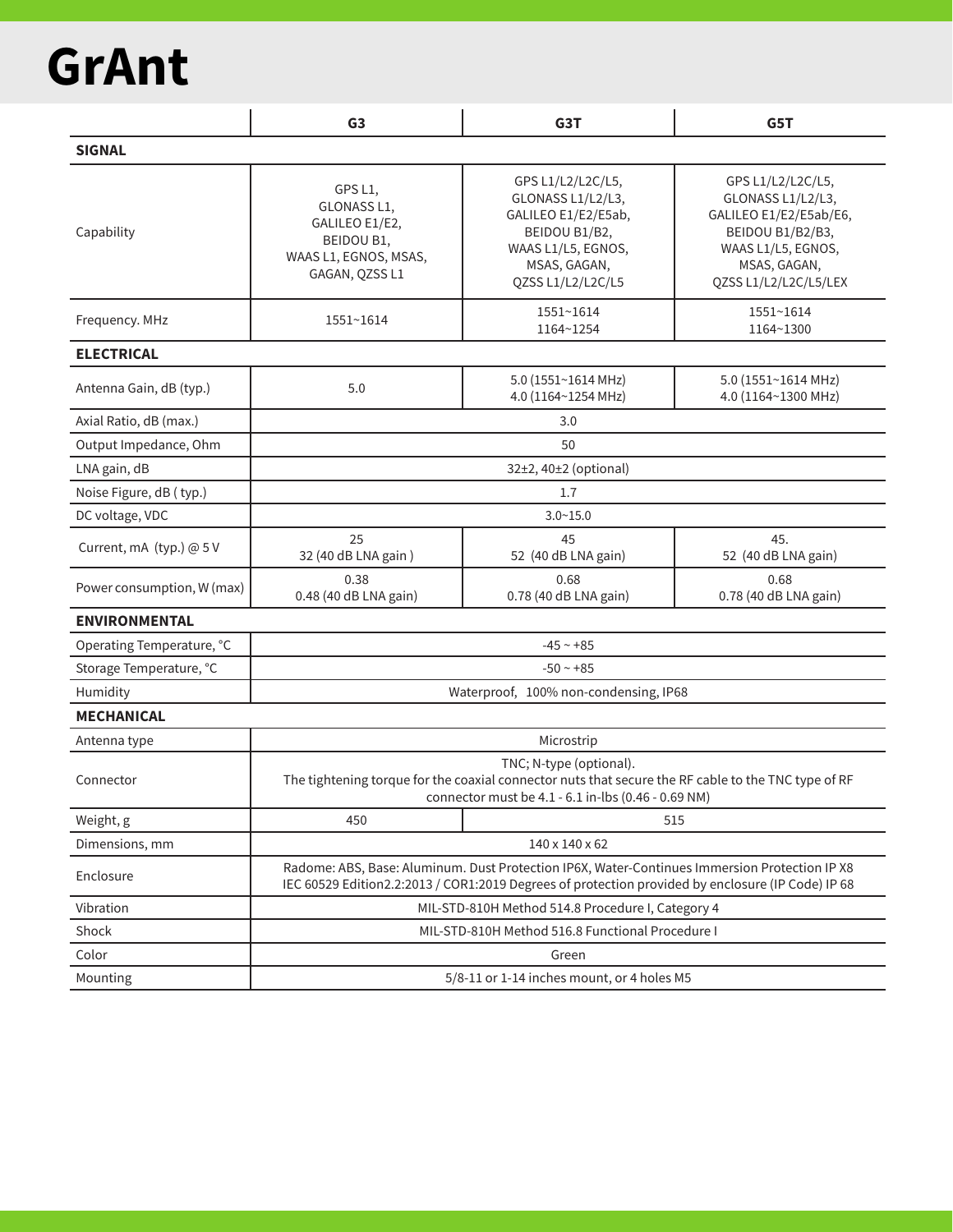## **GrAnt**

|                               | $G3-JS$                                                                                                                                                                                            | $G3+$                                                                                          | G3T-JS                                                                                                                | $G3T+$                                                                                                                                    |  |  |
|-------------------------------|----------------------------------------------------------------------------------------------------------------------------------------------------------------------------------------------------|------------------------------------------------------------------------------------------------|-----------------------------------------------------------------------------------------------------------------------|-------------------------------------------------------------------------------------------------------------------------------------------|--|--|
| <b>SIGNAL</b>                 |                                                                                                                                                                                                    |                                                                                                |                                                                                                                       |                                                                                                                                           |  |  |
| Capability                    | GPS L1,<br>GLONASS L1,<br>GALILEO E1,<br>WAAS L1, EGNOS,<br>MSAS, GAGAN,<br>QZSSL1                                                                                                                 | GPS L1,<br>GLONASS L1,<br>GALILEO E1,<br>BEIDOU B1,<br>WAAS L1, EGNOS, MSAS,<br>GAGAN, QZSS L1 | GPS L1/L2/L2C/L5,<br>GLONASS L1/L2/L3,<br>GALILEO E1/E5ab,<br>WAAS L1/L5, EGNOS,<br>MSAS, GAGAN,<br>QZSS L1/L2/L2C/L5 | GPS L1/L2/L2C/L5,<br>GLONASS L1/L2/L3,<br>GALILEO E1/E2/E5ab,<br>BEIDOU B1/B2,<br>WAAS L1/L5, EGNOS,<br>MSAS, GAGAN,<br>QZSS L1/L2/L2C/L5 |  |  |
| Frequency, MHz                | 1565~1610                                                                                                                                                                                          | 1555~1610                                                                                      | 1565~1610<br>1164~1254                                                                                                | 1555~1610<br>1164~1254                                                                                                                    |  |  |
| <b>ELECTRICAL</b>             |                                                                                                                                                                                                    |                                                                                                |                                                                                                                       |                                                                                                                                           |  |  |
| Antenna Gain, dB (typ.)       |                                                                                                                                                                                                    | 5.0                                                                                            | 5.0 (1565~1610 MHz)<br>4.0 (1164~1254 MHz)                                                                            | 5.0 (1555~1610 MHz)<br>4.0 (1164~1254 MHz)                                                                                                |  |  |
| Axial Ratio, dB (max.)        | 3.0                                                                                                                                                                                                |                                                                                                |                                                                                                                       |                                                                                                                                           |  |  |
| Output Impedance, Ohm         | 50                                                                                                                                                                                                 |                                                                                                |                                                                                                                       |                                                                                                                                           |  |  |
| LNA gain, dB                  | 33±3<br>43±3 (optional)                                                                                                                                                                            |                                                                                                |                                                                                                                       |                                                                                                                                           |  |  |
| Noise Figure, dB (typ.)       | 2.8                                                                                                                                                                                                |                                                                                                |                                                                                                                       |                                                                                                                                           |  |  |
| DC voltage, VDC               | $4.5 - 15.0$                                                                                                                                                                                       |                                                                                                |                                                                                                                       |                                                                                                                                           |  |  |
| Current, mA (typ.) @ 5 V      | 57<br>64 (40 dB LNA gain)                                                                                                                                                                          |                                                                                                | 90<br>97 (40 dB LNA gain)                                                                                             |                                                                                                                                           |  |  |
| Power consumption, W<br>(max) | 0.3<br>0.4 (40 dB LNA gain)                                                                                                                                                                        |                                                                                                | 0.46<br>0.6 (40 dB LNA gain)                                                                                          |                                                                                                                                           |  |  |
| <b>ENVIRONMENTAL</b>          |                                                                                                                                                                                                    |                                                                                                |                                                                                                                       |                                                                                                                                           |  |  |
| Operating Temperature,<br>°C  | $-45 - +85$                                                                                                                                                                                        |                                                                                                |                                                                                                                       |                                                                                                                                           |  |  |
| Storage Temperature, °C       | $-50 - +85$                                                                                                                                                                                        |                                                                                                |                                                                                                                       |                                                                                                                                           |  |  |
| Humidity                      | Waterproof, 100% non-condensing, IP68                                                                                                                                                              |                                                                                                |                                                                                                                       |                                                                                                                                           |  |  |
| <b>MECHANICAL</b>             |                                                                                                                                                                                                    |                                                                                                |                                                                                                                       |                                                                                                                                           |  |  |
| Antenna type                  | Microstrip                                                                                                                                                                                         |                                                                                                |                                                                                                                       |                                                                                                                                           |  |  |
| Connector                     | TNC; N-type (optional). The tightening torque for the coaxial connector nuts that secure the RF cable to the<br>TNC type of RF connector must be 4.1 - 6.1 in-lbs (0.46 - 0.69 NM)                 |                                                                                                |                                                                                                                       |                                                                                                                                           |  |  |
| Weight, g                     | 450                                                                                                                                                                                                |                                                                                                | 515                                                                                                                   |                                                                                                                                           |  |  |
| Dimensions, mm                | 140 x 140 x 62                                                                                                                                                                                     |                                                                                                |                                                                                                                       |                                                                                                                                           |  |  |
| Enclosure                     | Radome: ABS, Base: Aluminum. Dust Protection IP6X, Water-Continues Immersion Protection IP X8<br>IEC 60529 Edition2.2:2013 / COR1:2019 Degrees of protection provided by enclosure (IP Code) IP 68 |                                                                                                |                                                                                                                       |                                                                                                                                           |  |  |
| Vibration                     | MIL-STD-810H Method 514.8 Procedure I, Category 4                                                                                                                                                  |                                                                                                |                                                                                                                       |                                                                                                                                           |  |  |
| Shock                         | MIL-STD-810H Method 516.8 Functional Procedure I                                                                                                                                                   |                                                                                                |                                                                                                                       |                                                                                                                                           |  |  |
| Color                         | Green                                                                                                                                                                                              |                                                                                                |                                                                                                                       |                                                                                                                                           |  |  |
| Mounting                      | 5/8-11 or 1-14 inches mount, or 4 holes M5                                                                                                                                                         |                                                                                                |                                                                                                                       |                                                                                                                                           |  |  |